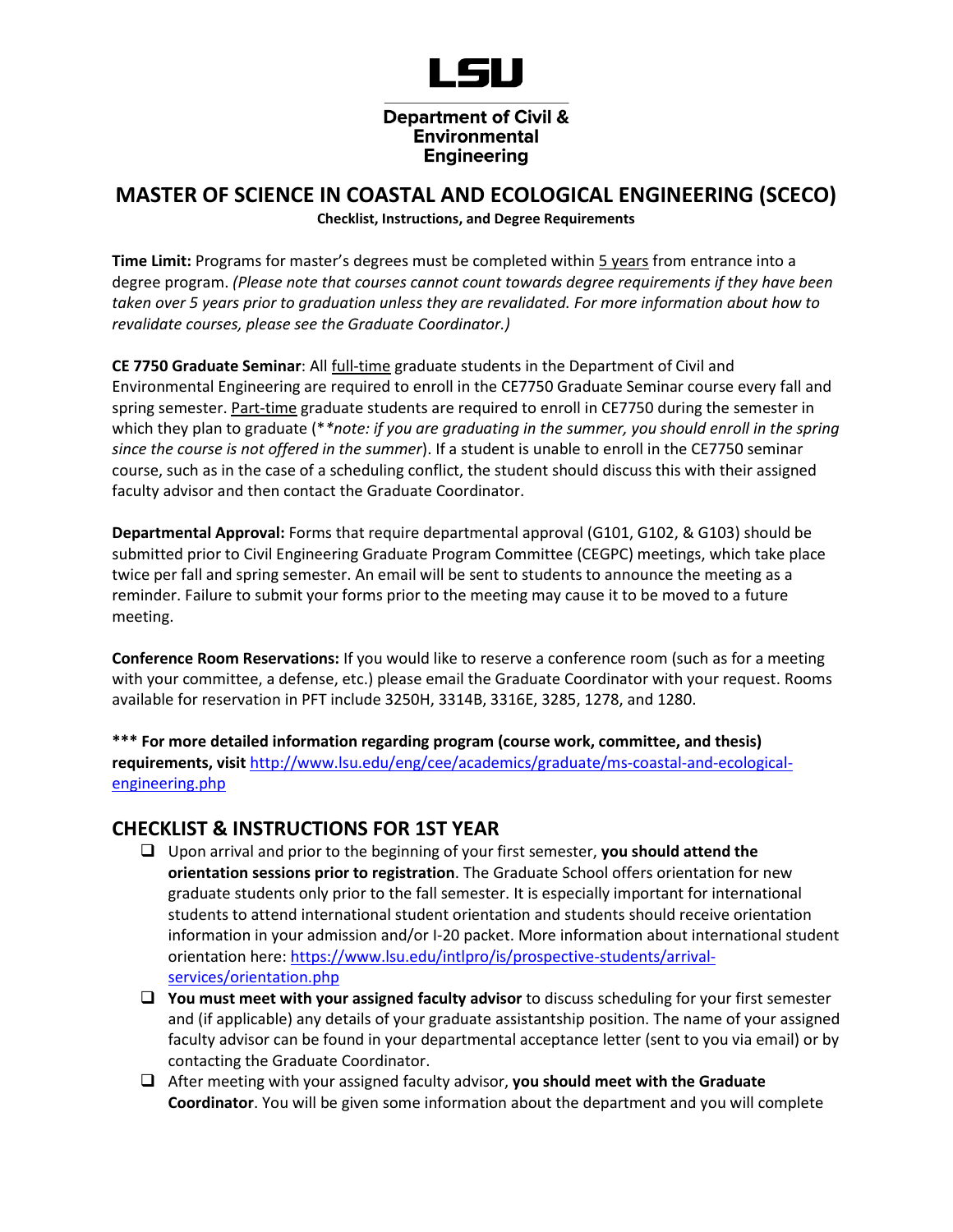the **G104 Graduate Student Information Form** (department form). Also, if you have a graduate assistantship position, you will be given instructions on how to complete the hiring process in Workday. These forms should be completed as soon as possible to avoid payment delay.

- ❑ During the first year, students (with the assistance of their advisor) must set up **a master's thesis committee** (see link above for more information on committee requirements).
- ❑ *By the end of the first year and definitely before the start of their second year,* students should work with their advisor to complete the **G101 Graduate Degree Program form** (department form) to map out their *plan of study*. The plan of study should show that leveling/articulation course requirements are satisfied for students who *do not* have an undergraduate degree in Civil or Environmental Engineering. After completion of the G101 Graduate Degree Program Form, the form should be submitted to the Graduate Coordinator for CEGPC approval. After approval is received, a digital copy of the approved form will be kept in the student's file and the physical copy returned to the student. If, in the future, any changes are made to this plan of study, to the committee, to the thesis title or if the student changes advisors, the **G102 Revision to Graduate Degree Program form** (department form) must be completed immediately. This form should be signed by the student's original advisor and then submitted to the Graduate Coordinator for CEGPC approval. *(Important Note: The Request for Final Master's Defense, a Graduate School form, will not be approved unless an approved Graduate Degree Program form G101 (as well as G102 if changes were made) is already on file.)*
- ❑ A **thesis proposal** (with the cover page **G103 Master's Thesis Proposal Form**, a department form, signed by ALL committee members) should be submitted for department approval *at least one semester prior to the anticipated graduation date*.

# **CHANGES TO AN ESTABLISHED COMMITTEE**

- A student's Advisory Committee should be established during the first semester. If the student's Advisory Committee has already been established and the student/committee chair determine that a change to this committee is needed:
	- $\circ$  The committee chair must call for a meeting with the student and all other committee members to formally discuss the proposed change.
	- o After the meeting is finished, the committee chair must submit the **Change of Advisory Committee Member** section in the G102 form and submit to the Graduate Program Coordinator. This form must be approved and signed by all committee members.

## **DEGREE REQUIREMENTS**

- ❑ **This degree program only offers a Thesis option**. For details regarding program requirements, visi[t http://www.lsu.edu/eng/cee/academics/graduate/ms-coastal-and-ecological](http://www.lsu.edu/eng/cee/academics/graduate/ms-coastal-and-ecological-engineering.php)[engineering.php](http://www.lsu.edu/eng/cee/academics/graduate/ms-coastal-and-ecological-engineering.php)
- ❑ As your graduating semester approaches, you should familiarize yourself with the Graduate School's expectations by visiting their Steps to Graduation page here: <https://www.lsu.edu/graduateschool/currentstudents/steps-to-graduation.php>
- ❑ **Application for Master's Degree** (form found on the Graduate School website) submitted during the graduating semester and before the semester deadline set by the Graduate School (see graduate school calendar).
	- $\circ$  Please route this form through the Graduate Coordinator so they can save a copy of the form to your digital file. They will submit to the Graduate School on your behalf.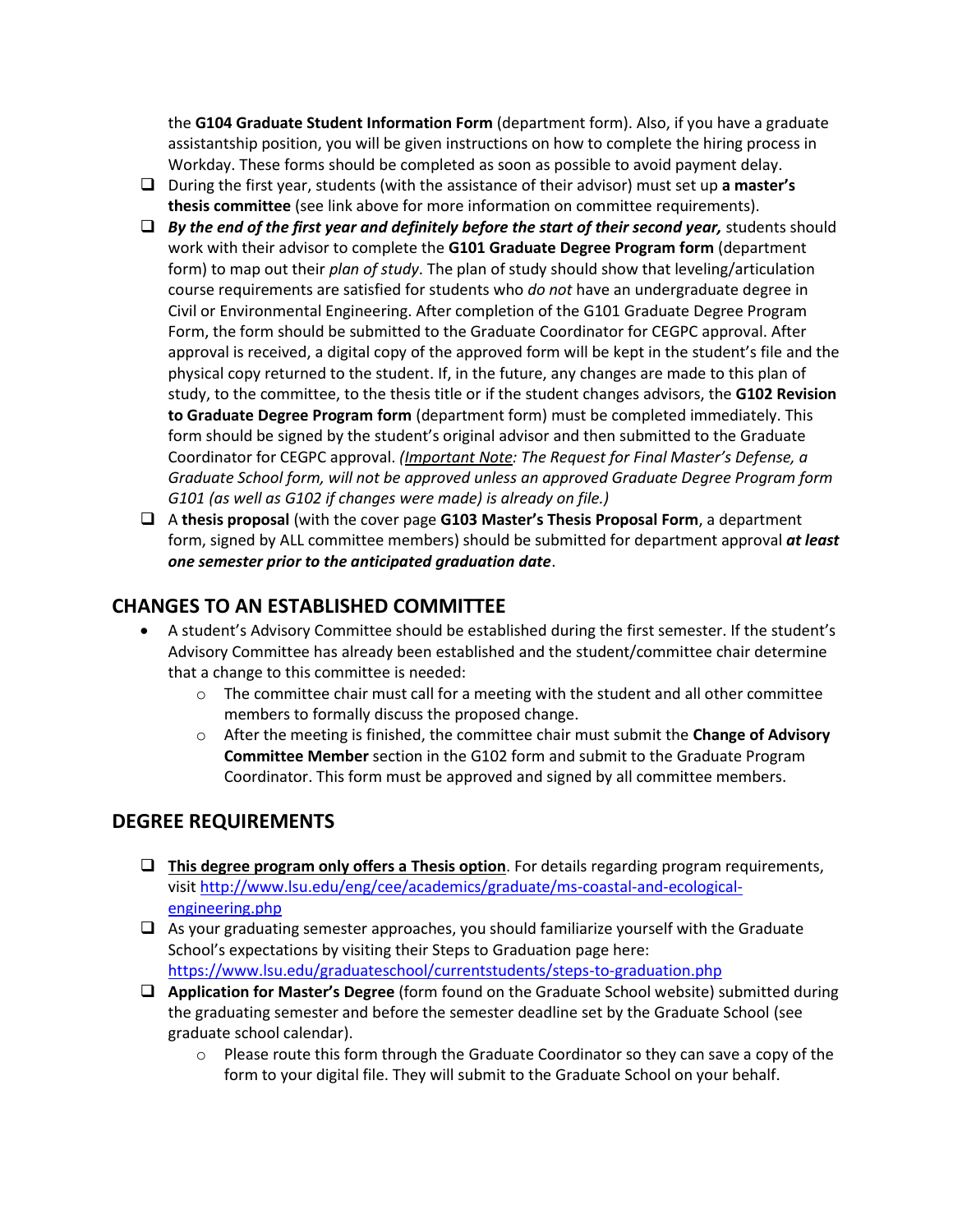- ❑ **Request for Final Master's Defense** (form found on the Graduate School website) should be submitted *at least* 3 weeks prior to the defense and/or before the semester deadline set by the Graduate School (to allow adequate time to acquire all necessary signatures, students should start preparing the form *at least* 4 weeks in advance of the deadline). After the defense request is approved and the defense date is approaching, the Graduate Coordinator will remind the student and their committee members of the upcoming defense. If the defense is approaching soon (within 1-2 days) and the student and committee has not received an email, please contact the Graduate Coordinator so that the issue can be investigated. Also, if ANY changes are made to the details of the defense, the student is responsible for advising their committee and the Graduate Coordinator of these changes as soon as they are known.
	- $\circ$  Please route this form through the Graduate Coordinator so they can save a copy of the form to your digital file. They will obtain the Graduate Advisor/Department Chair signature and submit to the Graduate School on your behalf.
- ❑ Thesis should be submitted to the Advisory Committee at least **3 weeks before the final defense date** (or by a date established by your committee).
- ❑ After the completion of the defense, **the Final Defense Results** (pass/fail sheet) and **Thesis Approval Report** must be submitted by the committee chair to the Graduate Coordinator within 2 weeks of the defense date for submission to the Graduate School. (Important Note: These forms are never to be handled by the student).
- $\Box$  Final thesis should be submitted by the student to the Graduate School before the semester deadline set by the Graduate School. Please refer to the Thesis formatting and submission details can be found here:

[https://www.lsu.edu/graduateschool/currentstudents/theses\\_and\\_dissertations/index.php](https://www.lsu.edu/graduateschool/currentstudents/theses_and_dissertations/index.php)

 $\Box$  Prior to graduation and leaving the university, if a student held a graduate assistantship position, the advisor should conduct a final evaluation interview with the student to evaluate the student's performance. The **RA Evaluation Form** or **TA Evaluation Form** should be submitted to the Graduate Coordinator prior to graduation. The advisor can obtain this form from the Graduate Coordinator. Please note that both the advisor's and student's signatures must be on the form when submitted. GAs must also submit any remaining timesheets with time logged through the end of their appointment. Finally, to avoid unnecessary charges and possible liabilities, GAs who have office/lab keys should return them to the department following the appropriate procedures.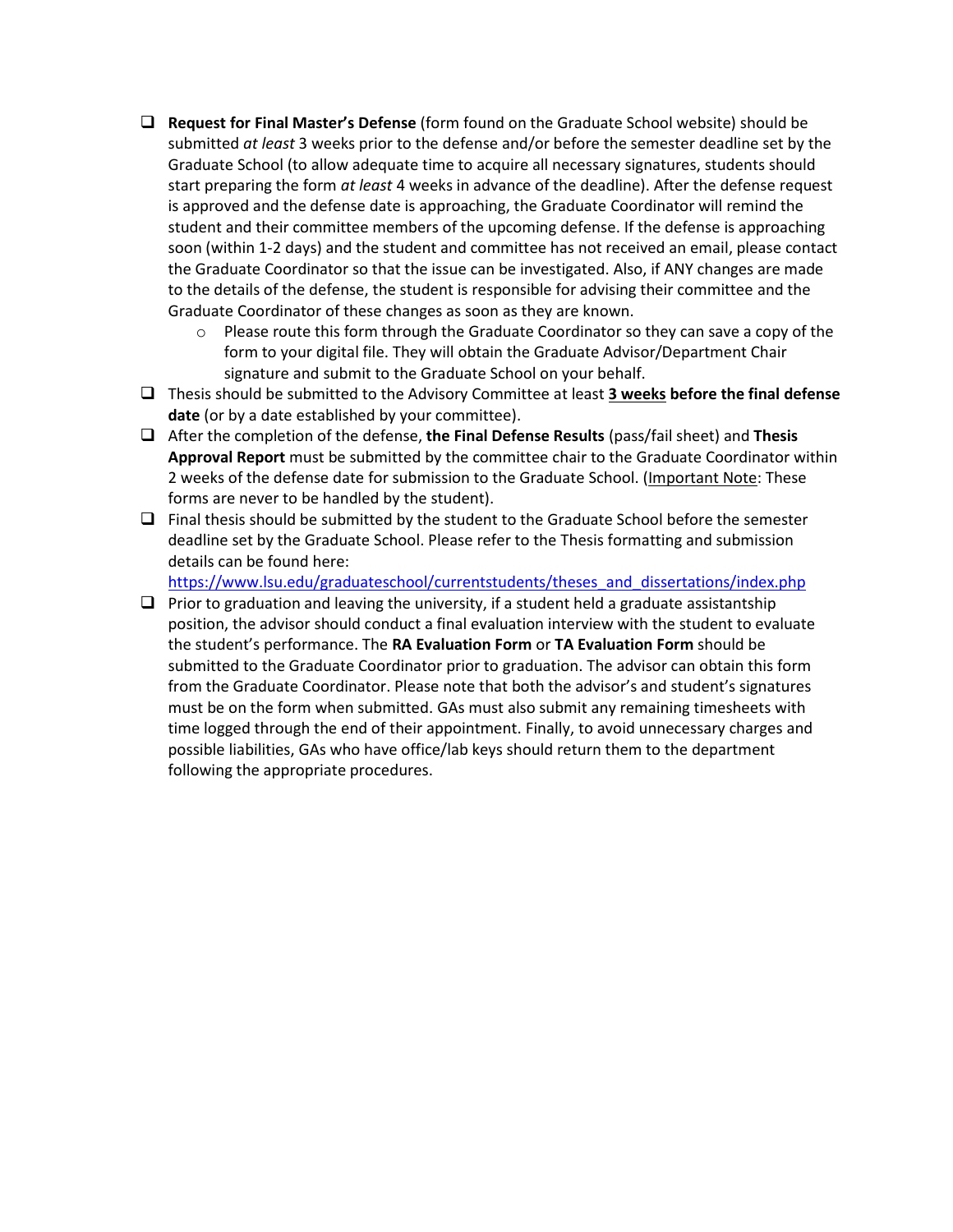# **SCECO PROGRAM CONTACTS**

**CEE: Clinton S. Willson,** Ph.D., P.E**.,** LSU Department of Civil and Environmental Engineering, 3230H PFT, cwillson@lsu.edu, 225-578-8672

**DOCS: Robert Twilley,** Ph.D.**,** Executive Director, Louisiana Sea Grant College Program and Profess, Oceanography and Coastal Sciences, 239 Sea Gran Building, rwtilley@lsu.edu, 225-578-6445

#### Principal Faculty

**Scott Hagen**, Ph.D., P.E., D.CE, D.WRE, F.ASCE, LSU Department of Civil and Environmental Engineering, 106 ELAB, shagen@lsu.edu, 225-578-0446

**Celalettin Emre Ozdemir**, Ph.D., LSU Department of Civil and Environmental Engineering, 3418G Patrick F. Taylor Hall, cosdemir@lsu.edu; 225-578-5045

**John Pardue,** Ph.D., P.E**.,** LSU Department of Civil and Environmental Engineering, 3516 Patrick F. Taylor Hall, jpardue@lsu.edu, 225-578-8661

**Victor H. Rivera-Monroy,** Ph.D**.,** LSU Department of Oceanography and Coastal Sciences, 3209 Energy, Coast, Environment Bldg., vhrivera@lsu.edu, 225-578-2745